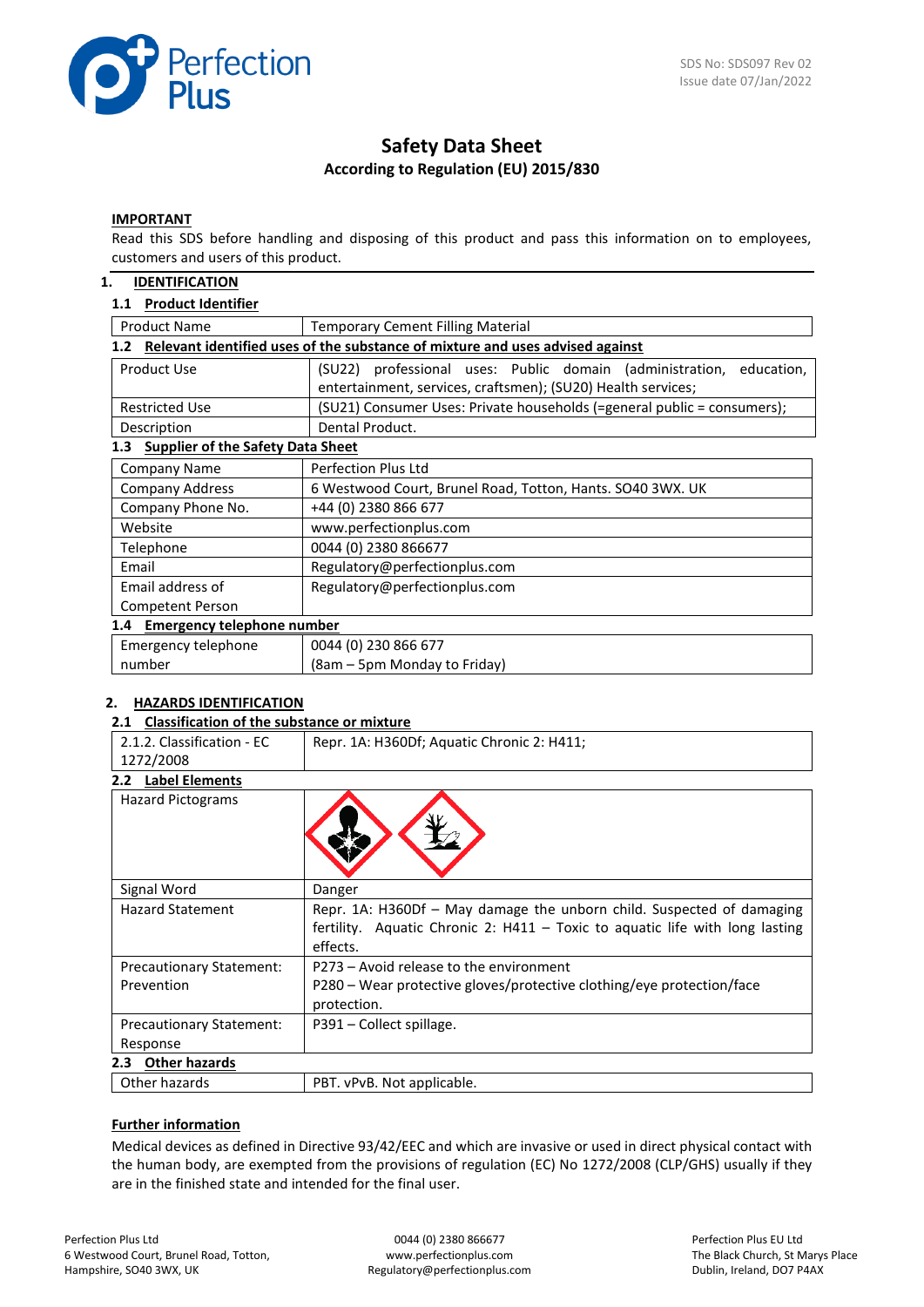

# **3. COMPOSITION/INFORMATION ON INGREDIENTS**

# **3.2 Mixtures**

# **EC 1272/2008**

| <b>Chemical Name</b>                      | Index No.    | CAS No.   | EC No.    | <b>REACH</b><br>Registration<br><b>Number</b> | CONC.<br>(%w/w) | <b>Classification</b>                              |
|-------------------------------------------|--------------|-----------|-----------|-----------------------------------------------|-----------------|----------------------------------------------------|
| <b>Barium Sulphate</b>                    |              | 7727-43-7 | 231-784-4 | 01-2119491274-35                              | 10-20%          |                                                    |
| Tetraethylene<br>Glycol Dimethyl<br>Ether |              | 143-24-8  | 205-594-7 | 01-2119958965-16                              | 10-20%          | Repr. 1A: H360Df;                                  |
| Zinc Oxide                                | 030-013-00-7 | 1314-13-2 | 215-222-5 | 01-2119463881-32                              | 10-20%          | Aquatic Acute 1: H400;<br>Aquatic Chronic 1: H410; |

# **4. FIRST AID MEASURES**

# **4.1 Description of first aid measures**

| Inhalation                                                             | Move the exposed person to fresh air.                                             |  |  |
|------------------------------------------------------------------------|-----------------------------------------------------------------------------------|--|--|
| Eye Contact                                                            | Rinse immediately with plenty of water for 15 minutes holding the eyelids open.   |  |  |
| Skin contact                                                           | Wash off immediately with plenty of soap and water. Remove contaminated clothing. |  |  |
| Ingestion                                                              | Do NOT induce vomiting.                                                           |  |  |
|                                                                        | 4.2 Most important symptoms and effects, both acute and delayed                   |  |  |
| Inhalation                                                             | May cause irritation to mucous membranes.                                         |  |  |
| Eye Contact                                                            | May cause irritation to eyes.                                                     |  |  |
| Skin contact                                                           | May cause irritation to skin.                                                     |  |  |
| Ingestion                                                              | Ingestion may cause nausea and vomiting.                                          |  |  |
|                                                                        | 4.3 Indication of any immediate medical attention and special treatment needed    |  |  |
| <b>Inhalation</b>                                                      | Seek medical attention if irritation or symptoms persist.                         |  |  |
| Eye Contact                                                            | Seek medical attention if irritation or symptoms persist.                         |  |  |
| Skin contact                                                           | Seek medical attention if irritation or symptoms persist.                         |  |  |
| Seek medical attention if irritation or symptoms persist.<br>Ingestion |                                                                                   |  |  |
| <b>General information</b>                                             |                                                                                   |  |  |
|                                                                        | If you feel unwell, seek medical advice (show the label where possible).          |  |  |

### **5. FIRE FIGHTING MEASURES**

#### **5.1 Extinguishing media**

|  | Use extinguishing media appropriate to the surrounding fire conditions. |
|--|-------------------------------------------------------------------------|
|  | 5.2 Special hazards arising from the substance or mixture               |
|  | Burning produces irritating, toxic and obnoxious fumes.                 |
|  | 5.3 Advice for firefighters                                             |
|  | Wear suitable respiratory equipment when necessary.                     |

# **6. ACCIDENTAL RELEASE MEASURES**

# **6.1 Personal precautions, protective equipment and emergency procedures**

|     |                               | Ensure adequate ventilation of the working area. Wear suitable protective equipment.        |  |
|-----|-------------------------------|---------------------------------------------------------------------------------------------|--|
|     | 6.2 Environmental precautions |                                                                                             |  |
|     |                               | Do not allow product to enter drains. Prevent further spillage if safe.                     |  |
| 6.3 |                               | Methods and material for containment and cleaning up                                        |  |
|     |                               | Transfer to suitable, labelled containers for disposal. Clean spillage area thoroughly with |  |
|     |                               | plenty of water.                                                                            |  |
| 6.4 |                               | Reference to other sections                                                                 |  |
|     |                               | See section 13 for disposal information. See section 8 for exposure controls/personal       |  |
|     |                               | protection.                                                                                 |  |

# **7. HANDLING AND STORAGE**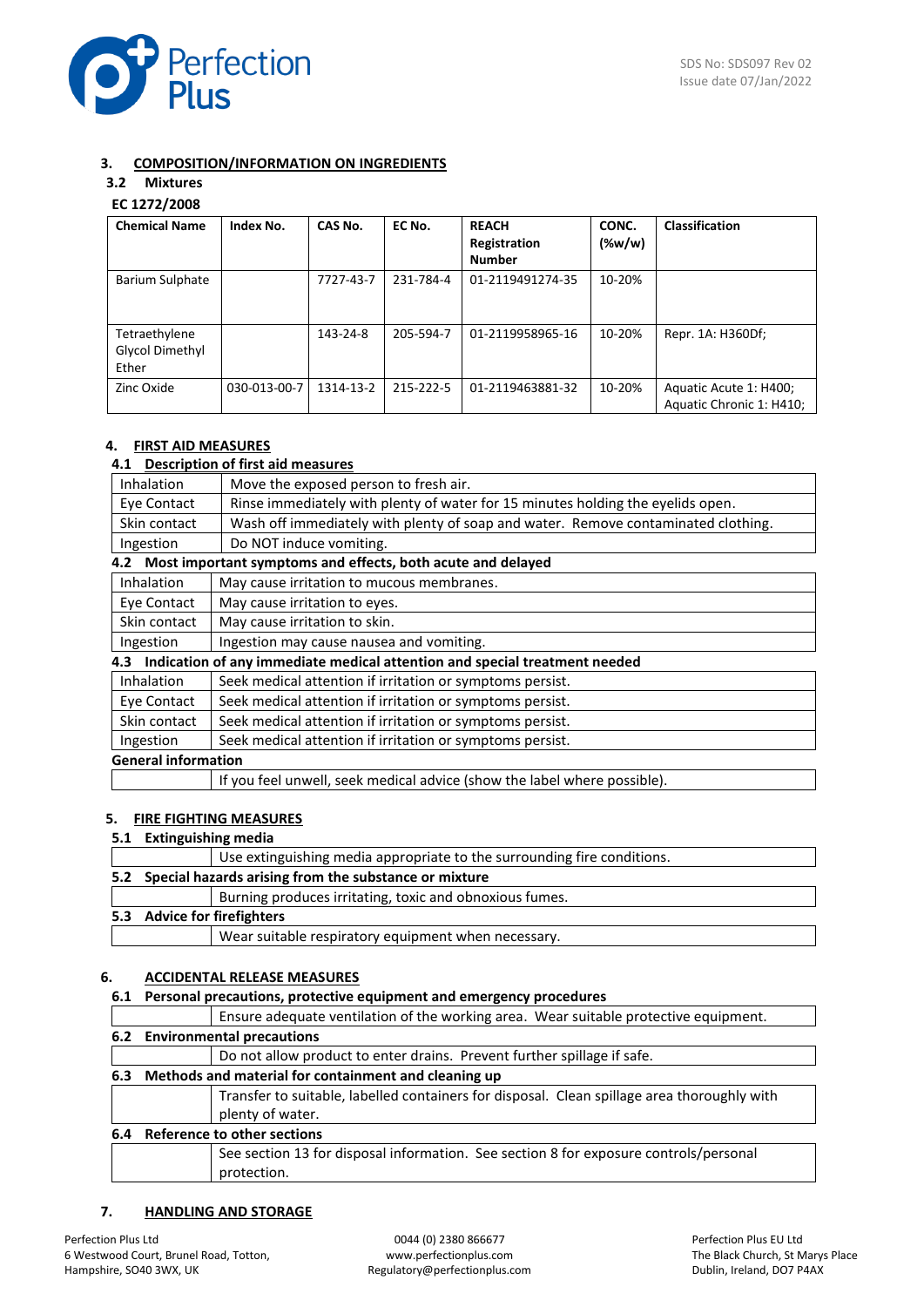

## **7.1 Precautions for safe handling**

|     |                                                                  | Avoid contact with eyes and skin. Ensure adequate ventilation of the working area. Adopt                                   |  |
|-----|------------------------------------------------------------------|----------------------------------------------------------------------------------------------------------------------------|--|
|     |                                                                  | best Manual Handling considerations when handling, carrying and dispensing.                                                |  |
|     | 7.2 Conditions for safe storage, including any incompatibilities |                                                                                                                            |  |
|     |                                                                  | Keep in a cool, dry, well-ventilated area. Keep containers tightly closed. Store in original<br>container.                 |  |
| 7.3 | Specific end use(S)                                              |                                                                                                                            |  |
|     |                                                                  | See section 1.2. Relevant identified uses of the substance or mixture and uses advised<br>against for further information. |  |

# **8. EXPOSURE CONTROLS/PERSONAL PROTECTION**

### **8.1 Control parameters**

### **8.1.1 Exposure Limit Values**

| <u>UILIL LADUJUIL LIIIIII VUIMLJ</u> |                                                                                                                          |         |                                                                                                                                |  |
|--------------------------------------|--------------------------------------------------------------------------------------------------------------------------|---------|--------------------------------------------------------------------------------------------------------------------------------|--|
| Barium Sulphate                      | WEL 8-hr limit ppm:                                                                                                      |         | WEL 8-hr limit mg/m3:                                                                                                          |  |
|                                      | WEL 15 min limit ppm:<br>WEL 8-hr limit mg/m3 total<br>inhalable dust:<br>WEL 8-hr limit mg/m3 total<br>respirable dust: | 10<br>4 | WEL 15 min limit mg/m3:<br>WEL 15 min limit mg/m3 total<br>inhalable dust:<br>WEL 15 min limit mg/m3 total<br>respirable dust: |  |
|                                      |                                                                                                                          |         |                                                                                                                                |  |

# **8.2 Exposure controls**



# **8.2.1 Appropriate engineering controls**

|                                      | Ensure adequate ventilation of the working area.    |  |  |  |
|--------------------------------------|-----------------------------------------------------|--|--|--|
| 8.2.2 Individual protection measures |                                                     |  |  |  |
|                                      | Wear chemical protective clothing.                  |  |  |  |
| Eye/face protection                  | Approved safety goggles.                            |  |  |  |
| Skin protection -                    | Chemical resistant gloves.                          |  |  |  |
| Hand protection                      |                                                     |  |  |  |
| Respiratory protection               | Wear suitable respiratory equipment when necessary. |  |  |  |
|                                      |                                                     |  |  |  |

# **9. PHYSICAL AND CHEMICAL PROPERTIES**

# **9.1. Information on basic physical and chemical properties**

| Appearance                | Paste             | Vapour pressure             | Not applicable.    |
|---------------------------|-------------------|-----------------------------|--------------------|
| Colour                    | White/Pink        | Vapour density              | Not applicable.    |
| Odour                     | Mild              | Relative density            | No data available  |
| Odour threshold           | Not applicable.   | Fat solubility              | No data available  |
| рH                        | No data available | Partition coefficient       | No data available  |
| Melting point             | No data available | Autoignition temperature    | No data available  |
| Freezing point            | No data available | Viscosity                   | No data available  |
| Initial boiling point     | No data available | <b>Explosive properties</b> | No data available  |
| Flash point               | No data available | Oxidising properties        | No data available  |
| Evaporation rate          | No data available | Solubility                  | Insoluble in water |
| Flammability (solid, gas) | No data available |                             |                    |
| 9.2. Other information    |                   |                             |                    |

# Conductivity **Conductivity No data available** Surface tension No data available Gas group and the contract of the contract of the Not applicable. Benzene content No data available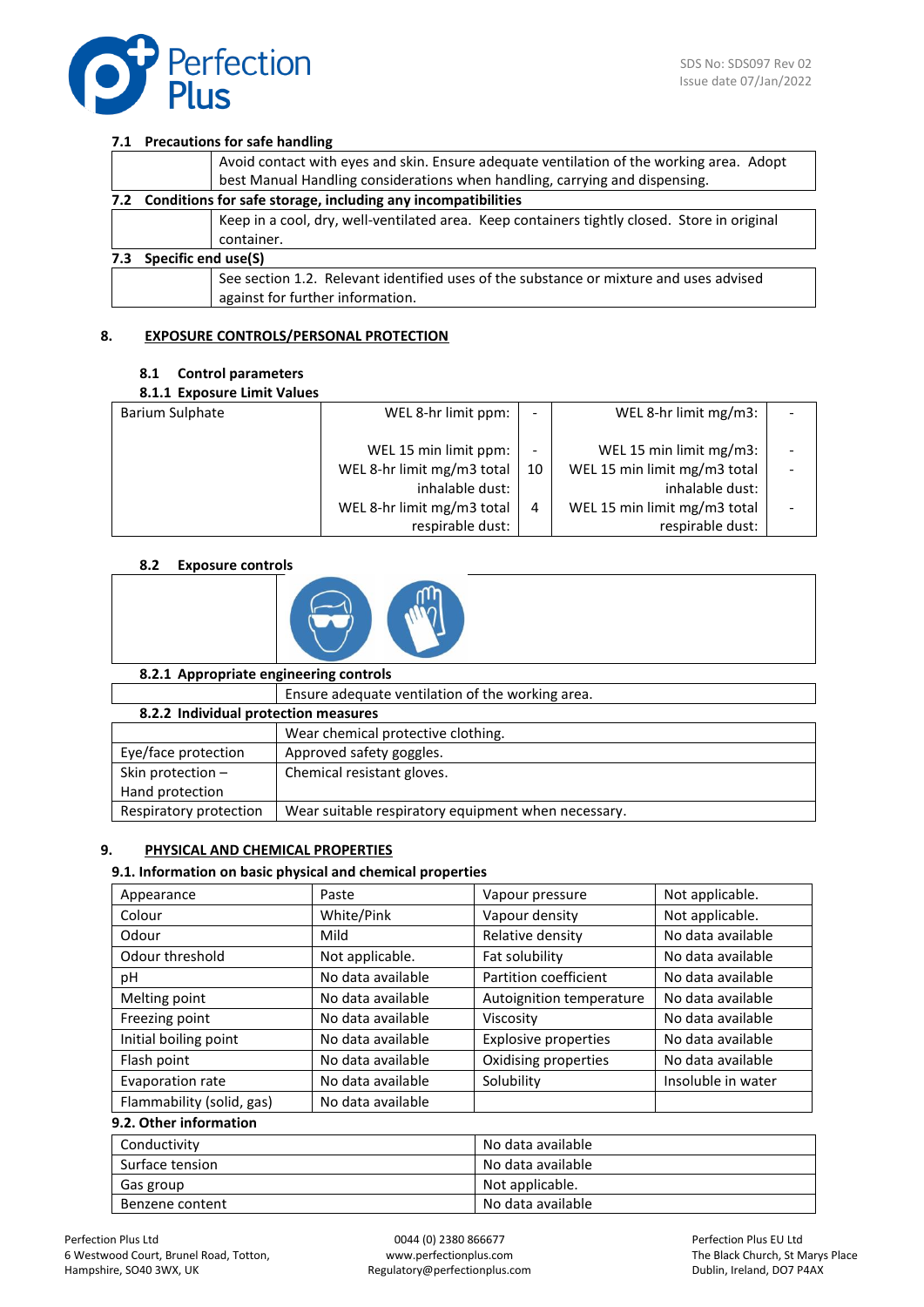

| Lead content                     | No data available |
|----------------------------------|-------------------|
| VOC (Volatile organic compounds) | No data available |

#### **10. STABILITY AND REACTIVITY**

#### **10.1 Reactivity**

|                                | No data available.                      |  |
|--------------------------------|-----------------------------------------|--|
| 10.2 Chemical stability        |                                         |  |
|                                | Stable under normal conditions.         |  |
|                                | 10.3 Possibility of hazardous reactions |  |
|                                | No data is available on this product.   |  |
|                                | 10.4 Conditions to avoid                |  |
|                                | Heat. Moisture.                         |  |
| Incompatible materials<br>10.5 |                                         |  |
|                                | Strong acids. Strong bases.             |  |
|                                | <b>Hazardous decomposition products</b> |  |
|                                | No data available.                      |  |
|                                |                                         |  |

### **11. TOXICOLOGICAL INFORMATION**

# **11.1 Information on toxicological effects**

| Acute toxicity            | No data available.                                                   |
|---------------------------|----------------------------------------------------------------------|
| Skin corrosion/irritation | May cause irritation to skin.                                        |
| Serious eye               | May cause irritation to eyes.                                        |
| damage/irritation         |                                                                      |
| Respiratory of skin       | May cause irritation to mucous membranes.                            |
| sensitisation             |                                                                      |
| Germ cell mutagenicity    | No mutagenic effects reported.                                       |
| Carcinogenicity           | No carcinogenic effects reported.                                    |
| Reproductive toxicity     | May cause harm to the unborn child. Suspected of damaging fertility. |
| STOT-single exposure      | No data available.                                                   |
| STOT-repeated exposure    | No data available.                                                   |
| Aspiration hazard         | Irritating to respiratory system.                                    |
| Repeated or prolonged     | Irritating to skin.                                                  |
| exposure                  |                                                                      |

### **11.1.4 Toxicological Information**

| ORAL Rat LD50: >5000 mg/kg bw<br>Barium sulphate |
|--------------------------------------------------|
|--------------------------------------------------|

### **12. ECOLOGICAL INFORMATION**

## **12.2 Persistence and degradability**

|      | No data is available on this product.                 |  |  |
|------|-------------------------------------------------------|--|--|
| 12.3 | <b>Bio accumulative potential</b>                     |  |  |
|      | No data is available on this product.                 |  |  |
|      | <b>Partition coefficient</b>                          |  |  |
|      | Temporary Filling Material No data available          |  |  |
| 12.4 | Mobility in soil                                      |  |  |
|      | No data is available on this product.                 |  |  |
| 12.5 | <b>Results of PBT and vPvB assessment</b>             |  |  |
|      | No data is available on this product.                 |  |  |
| 12.6 | <b>Other adverse effects</b>                          |  |  |
|      | Very toxic to aquatic life with long lasting effects. |  |  |

### **13. DISPOSAL CONSIDERATIONS**

### **13.1 Waste treatment methods**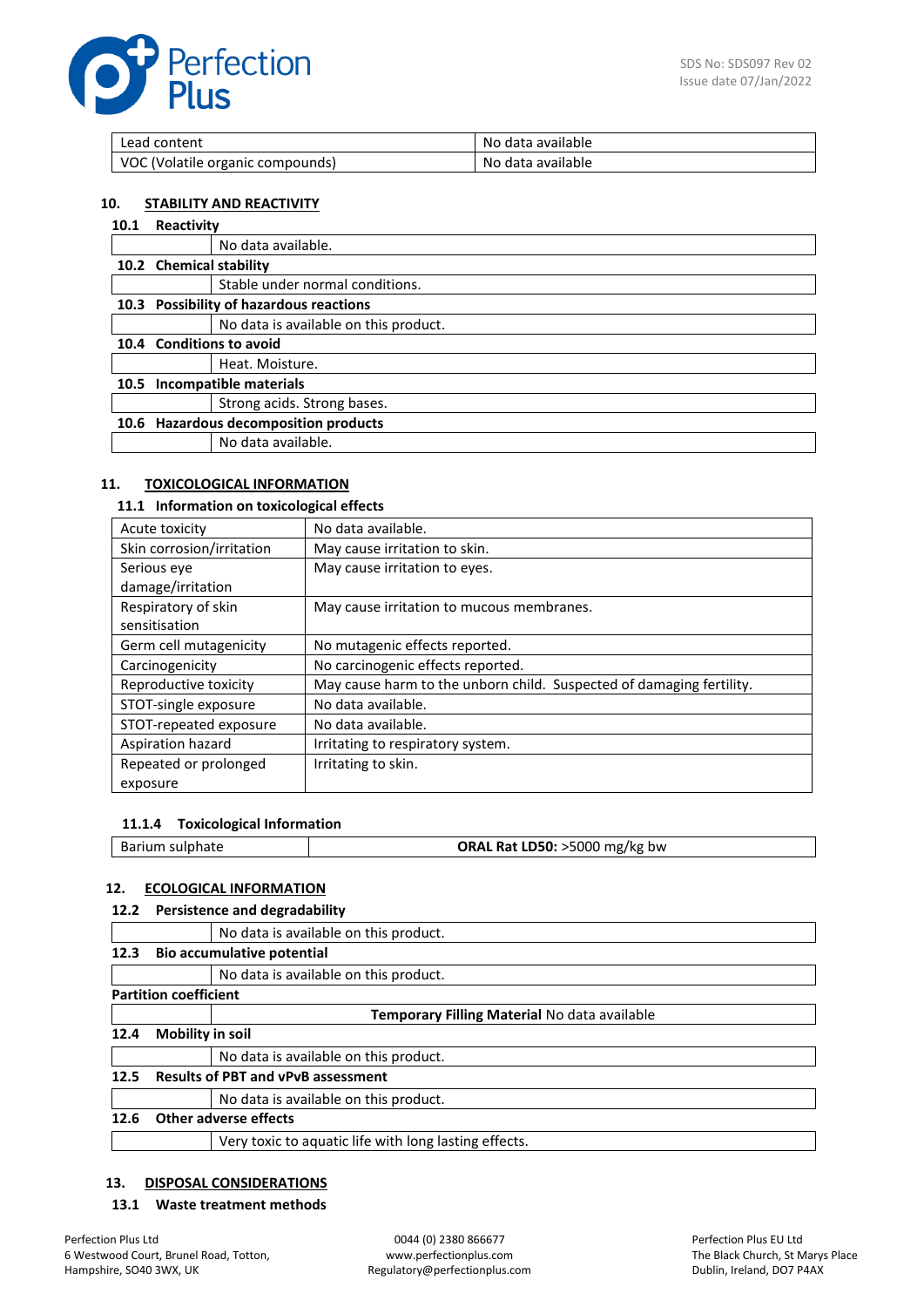|                            | Dispose of in compliance with all local and national regulations.                                                                                                                                                                                                                                                      |  |
|----------------------------|------------------------------------------------------------------------------------------------------------------------------------------------------------------------------------------------------------------------------------------------------------------------------------------------------------------------|--|
| <b>General information</b> |                                                                                                                                                                                                                                                                                                                        |  |
|                            | 18 WASTES FROM HUMAN OR ANIMAL HEALTH CARE AND/OR RELATED RESEARCH (except<br>kitchen and restaurant wastes not arising from immediate health care). 18 01 wastes from<br>natal care, diagnosis, treatment or prevention of disease in humans. 18 01 06 chemicals<br>consisting of or containing dangerous substances. |  |
| <b>Disposal Methods</b>    |                                                                                                                                                                                                                                                                                                                        |  |
|                            | Do not empty in to drains. For disposal within the EC, the appropriate code according to the<br>European Waste Catalogue (EWC) should be used.                                                                                                                                                                         |  |
| Disposal of packaging      |                                                                                                                                                                                                                                                                                                                        |  |
|                            | Do NOT reuse empty canisters. Empty containers can be sent for disposal or recycling.                                                                                                                                                                                                                                  |  |

# **14. TRANSPORT INFORMATION**

Hazard pictograms



### **14.1 UN number**

|                                     | <b>UN3077</b>                                   |                                                   |  |  |
|-------------------------------------|-------------------------------------------------|---------------------------------------------------|--|--|
|                                     | 14.2 UN proper shipping name                    |                                                   |  |  |
|                                     |                                                 | ENVIRONMENTALLY HAZARDOUS SUBSTANCE, SOLID N.O.S. |  |  |
| 14.3 Transport hazard class(es)     |                                                 |                                                   |  |  |
| ADR/RID                             | 9                                               |                                                   |  |  |
| Subsidiary risk                     | $\overline{\phantom{a}}$                        |                                                   |  |  |
| <b>IMDG</b>                         | 9                                               |                                                   |  |  |
| Subsidiary risk                     | $\overline{\phantom{0}}$                        |                                                   |  |  |
| <b>IATA</b>                         | 9                                               |                                                   |  |  |
|                                     | Subsidiary risk<br>$\qquad \qquad \blacksquare$ |                                                   |  |  |
| 14.4 Packing group                  |                                                 |                                                   |  |  |
| Packing Group<br>III                |                                                 |                                                   |  |  |
| 14.5 Environmental hazards          |                                                 |                                                   |  |  |
| Environmental hazards<br><b>Yes</b> |                                                 |                                                   |  |  |
| Marine pollutant<br>Yes             |                                                 |                                                   |  |  |
| <b>ADR/RID</b>                      |                                                 |                                                   |  |  |
| Hazard ID                           | 90                                              |                                                   |  |  |
| Tunnel category                     | (E)                                             |                                                   |  |  |
| <b>IMDG</b>                         |                                                 |                                                   |  |  |
| EmS Code                            | F-A S-F                                         |                                                   |  |  |
| <b>IATA</b>                         |                                                 |                                                   |  |  |
| Packing Instruction (Cargo)         |                                                 | 956                                               |  |  |
| Maximum quantity                    |                                                 | 400 kg                                            |  |  |
| Packing instruction (Passenger)     |                                                 | 956                                               |  |  |
|                                     | Maximum quantity<br>400kg                       |                                                   |  |  |

### **15. REGULATORY INFORMATION**

# **15.1 Safety, health and environmental regulations/legislation specific for the substance or mixture**

Regulations COMMISION REGULATION (EU) No 453/2010 of 20 May 2010 amending Regulation (EC) No 1907/2006 of the European Parliament and of the Council on the Registration, Evaluation, Authorisation and Restriction of Chemicals (REACH), establishing a European Chemicals Agency, amending Directive 1999/45/EC and repealing Council Regulation (EEC) No 793/93 and Commission Regulation (EC) No 1488/94 as well as Council Directive 76/769/EEC and